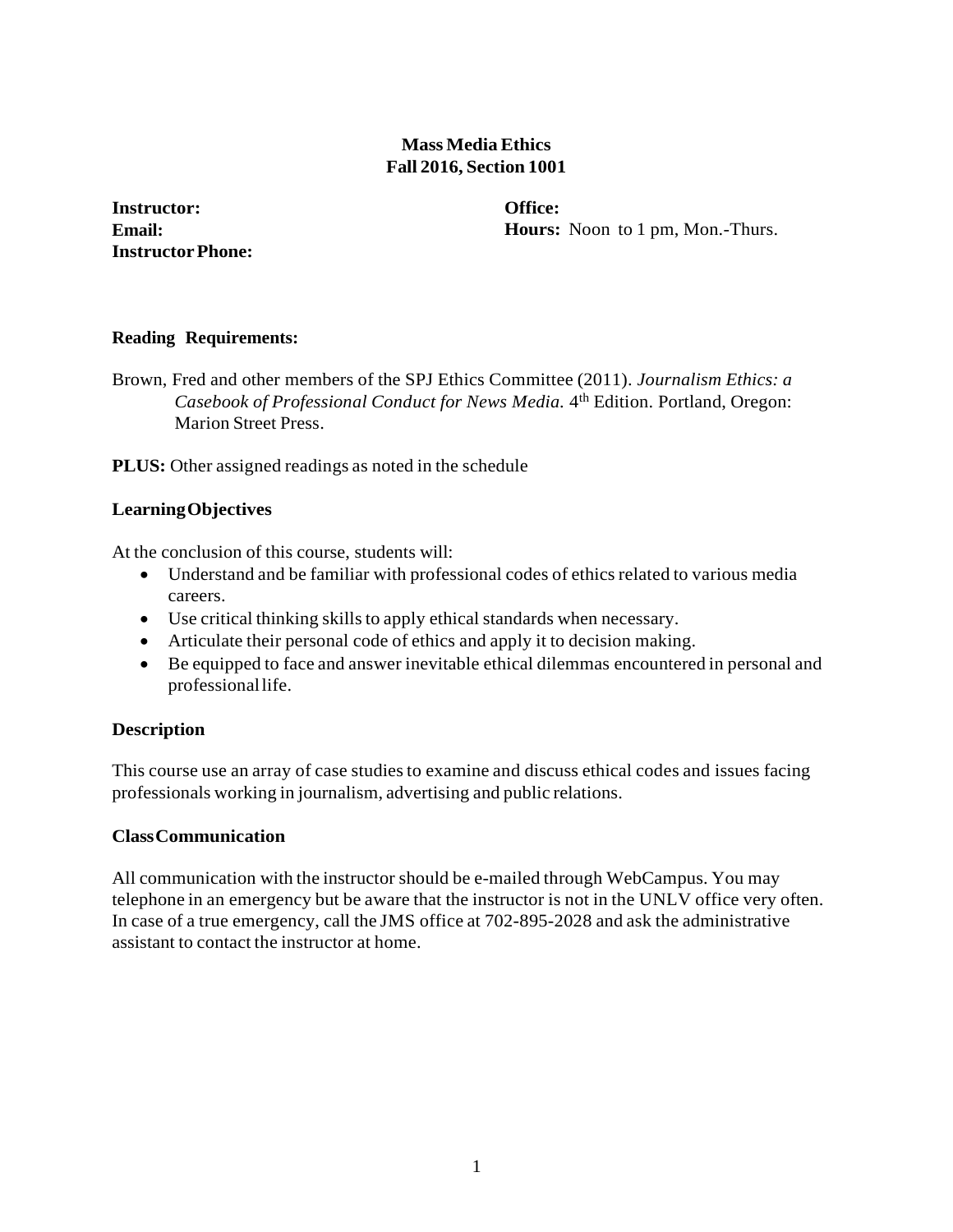# **Course Assignments and Exams**

This course is intended to enhance critical thinking, public speaking, and writing skills. There are several written assignments, each with a specified minimum number of pages. Students must complete the minimum length described in each assessment and work to ensure quality content. All take-home written assignments must be typed using Times New Roman 12-point font, double spacing, and 1-inch margins. Please use footer with your first and last name and page numbering. Students should cite references and resources using APA style both in text and in a works cited/bibliography. In addition, all assignments and projects are expected to be original material prepared by you. Plagiarism and/or repurposing work from other coursesis not permitted and will result in a failing course grade.

Grades will be based on a total of 100 points made up of the following elements:

| Short Essays $(2 \t@ 15$ percent each)  | 30 percent  |
|-----------------------------------------|-------------|
| Quizzes $(4 \& 5)$ percent each)        | 20 percent  |
| <b>Class Presentation/Participation</b> | 10 Percent  |
| Research Paper                          | 20 percent  |
| Final Exam                              | 20 percent  |
| Total                                   | 100 percent |

# **GradeDistribution**

Final grades will be awarded as follows:

| $76 - 73 = C$      |
|--------------------|
| $72 - 70 = C$      |
| $69-67 = D+$       |
| $66-63 = D$        |
| $62-60 = D$        |
| 59 and below $=$ F |
|                    |

# **Quizzes**

There will be two 10-question quizzes covering the text, handouts and class discussions. The quizzes will consist of 10-short answer questions. There is no midterm exam.

#### **ShortEssays**

Requirements include two 3-4 page essays (double spaced, 1-inch margins, 12-point Times Roman type). The essays will identify and discuss an ethical dilemma (not discussed in class), detail the issues at hand and explain and defend a recommended course of action. Essay must include at least three citations from ethics codes, course material or other research.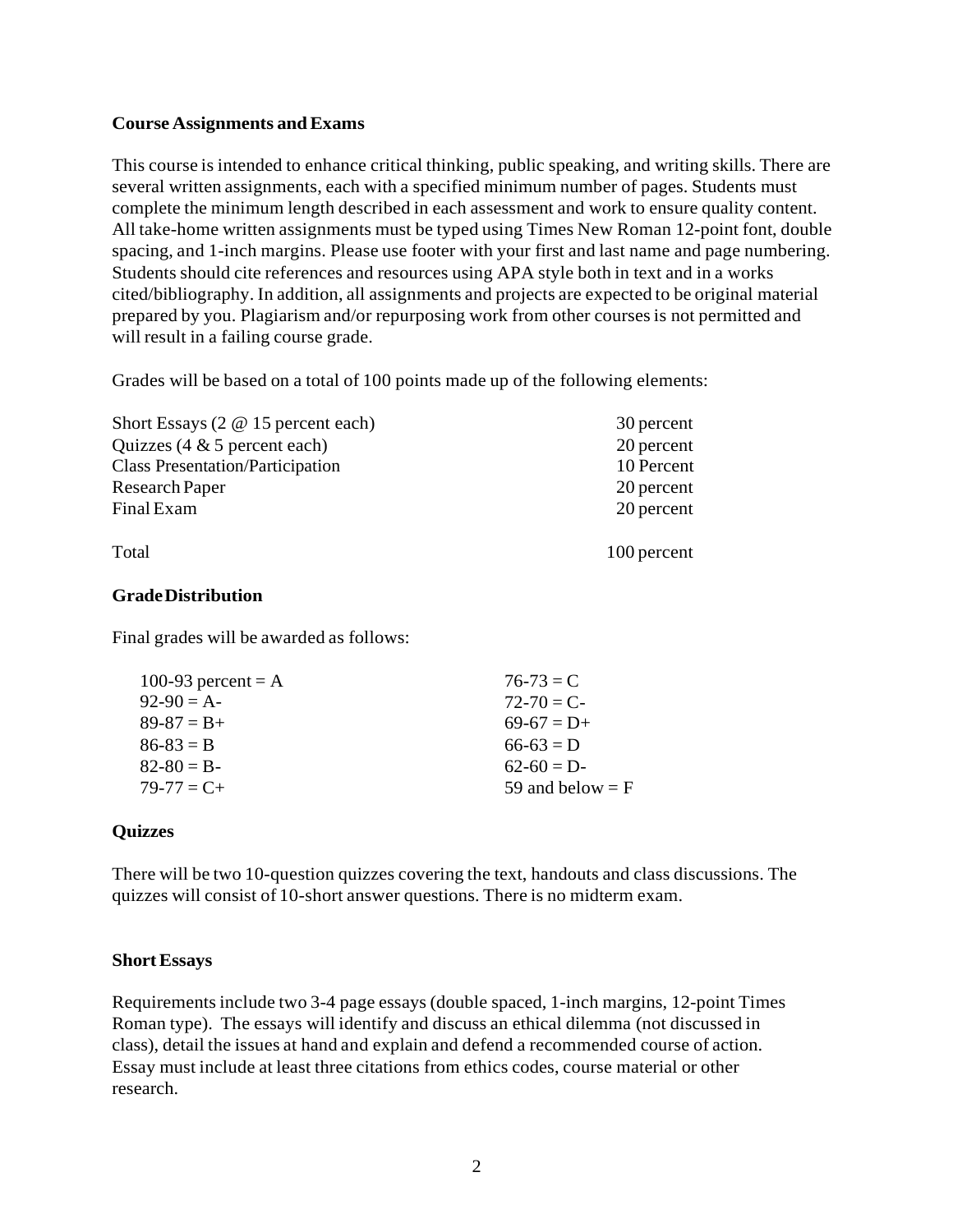| <b>Due Date</b> | <b>Topic category options</b>      |
|-----------------|------------------------------------|
| Sept. 2         | Local dilemma                      |
|                 | Advertising issue                  |
|                 | Public relations                   |
|                 | Broadcasting issue                 |
|                 | Accuracy, fairness, or obscenities |
|                 | Online issues                      |
| Oct. 27         | Diversity                          |
|                 | Conflicts                          |
|                 | Checkbook journalism               |
|                 | Deception                          |
|                 | Photojournalism                    |
|                 | Privacy                            |
|                 | Source/Reporter relationships      |

#### **ResearchPaper**

Students will complete a 4-6-page paper exploring media coverage of an issue or event. Further instruction regarding the paper will be given in a separate handout. Note: you may not recycle a topic from your short essay for your research paper. The paper is due at the beginning of class on Dec. 1.

#### **Case presentation and class participation**

Your participation in class is a critical element of your learning experience. In addition to participation in regular course discussion, you will select a case and, on its assigned day make a brief 5-8 minute class presentation. (Additional instruction will be given out separately). Participation in assignments, such as the lying diary and your personal ethics code will be reflected in your participation grade.

# **Final Exam**

The final exam will consist of short answer and essay questions from the readings, lectures and class discussions. The exam will be distributed on the last day of class and must be submitted through WebCampus by exam day.

#### **Missed and late assignments will receive a failing grade.**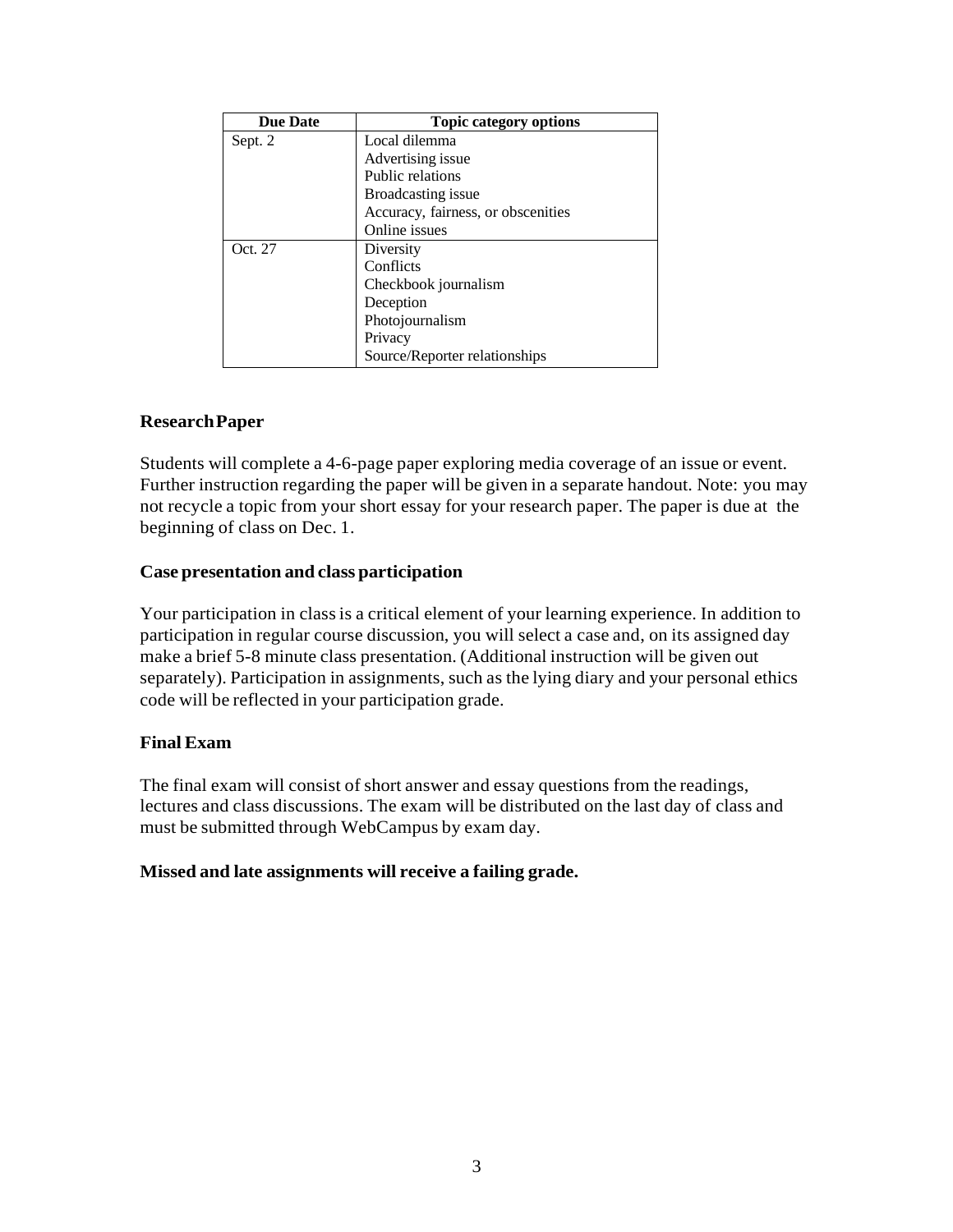# **Schedule**

| <b>Date</b> | <b>Topic</b>               | <b>Assignment</b>                                    | <b>Presentations</b> |
|-------------|----------------------------|------------------------------------------------------|----------------------|
| Aug. 30     | Course Overview            | Write your own professional code of ethics. Due next |                      |
|             |                            | class.                                               |                      |
|             |                            | Read Brown Ch. 1-3                                   |                      |
|             |                            |                                                      |                      |
| Sept. 1     | Codes of Ethics            | Keep a log of your lies. Due next class.             |                      |
|             |                            | Read handouts: lying, Ethical Decision Making Guide  |                      |
| Sept. 6     | Ethics in our lives        | Read handout: local ethical dilemmas                 |                      |
|             |                            | Lying log due                                        |                      |
| Sept. 8     | Ethics in our Lives        |                                                      |                      |
| Sept. 13    | Local Journalism           | Read advertising handout                             |                      |
|             |                            | Read Institute for Advertising Ethics handout        |                      |
| Sept. 15    | Ethics in                  | Read handout on advertising/editorial issues         |                      |
|             | Advertising                | Read case study 29                                   |                      |
|             | Repugnant clients          | Read Edelman handout                                 |                      |
|             | Advertising/editorial      | Prepare questions for quest speaker                  |                      |
| Sept. 20    | Guest speaker              | Research paper topic due                             |                      |
|             | Quiz 1                     | Read handouts: PRSA IABC Codes, public relations     |                      |
|             |                            | issues                                               |                      |
| Sept. 22    | Honesty,                   | Prepare questions for quest speaker                  |                      |
|             | transparency,              |                                                      |                      |
|             | disclosure in PR           |                                                      |                      |
| Sept. 27    | <b>Guest Speaker</b>       | Read handout on broadcasting                         |                      |
|             |                            | Read Case Study 12                                   |                      |
| Sept. $29$  | <b>Broadcasting ethics</b> | Essay 1 due                                          | Cases $2,3,4$        |
| Oct. 4      | <b>Guest Speaker</b>       | Read Brown Chapter 5 (plus cases)                    |                      |
|             |                            | Read Accuracy handout                                |                      |
| Oct. 6      | Accuracy                   | Read Brown Chapter 7 (plus cases)                    | Cases $6,7,8$        |
|             |                            | <b>Read Fairness Handout</b>                         |                      |
| Oct. 11     | Quiz 2                     | Read handout on obscenities                          | <b>Cases 12-13</b>   |
|             | Fairness                   | Read Case Study 19                                   |                      |
| Oct. 13     | Obscenities and            |                                                      | <b>Cases 14-16</b>   |
|             | questionable quotes        |                                                      |                      |
| Oct. 18     | Debate                     | No class                                             |                      |
| Oct. 20     | Debate                     | No Class                                             |                      |
|             |                            | Read handout on online ethics                        |                      |
|             |                            | Read WOMMA code                                      |                      |
| Oct. 25     | <b>Online Ethics</b>       | Read Brown Ch. 8 (plus cases)                        | <b>Cases 18-19</b>   |
|             | Content linking            |                                                      |                      |
|             | Removing content           |                                                      |                      |
| Oct. 27     | Diversity issues           | Read Brown Ch. 9 (plus cases)                        | <b>Cases 22-23</b>   |
|             |                            | <b>Read Conflicts Handout</b>                        |                      |
|             |                            | Essay 1 Due                                          |                      |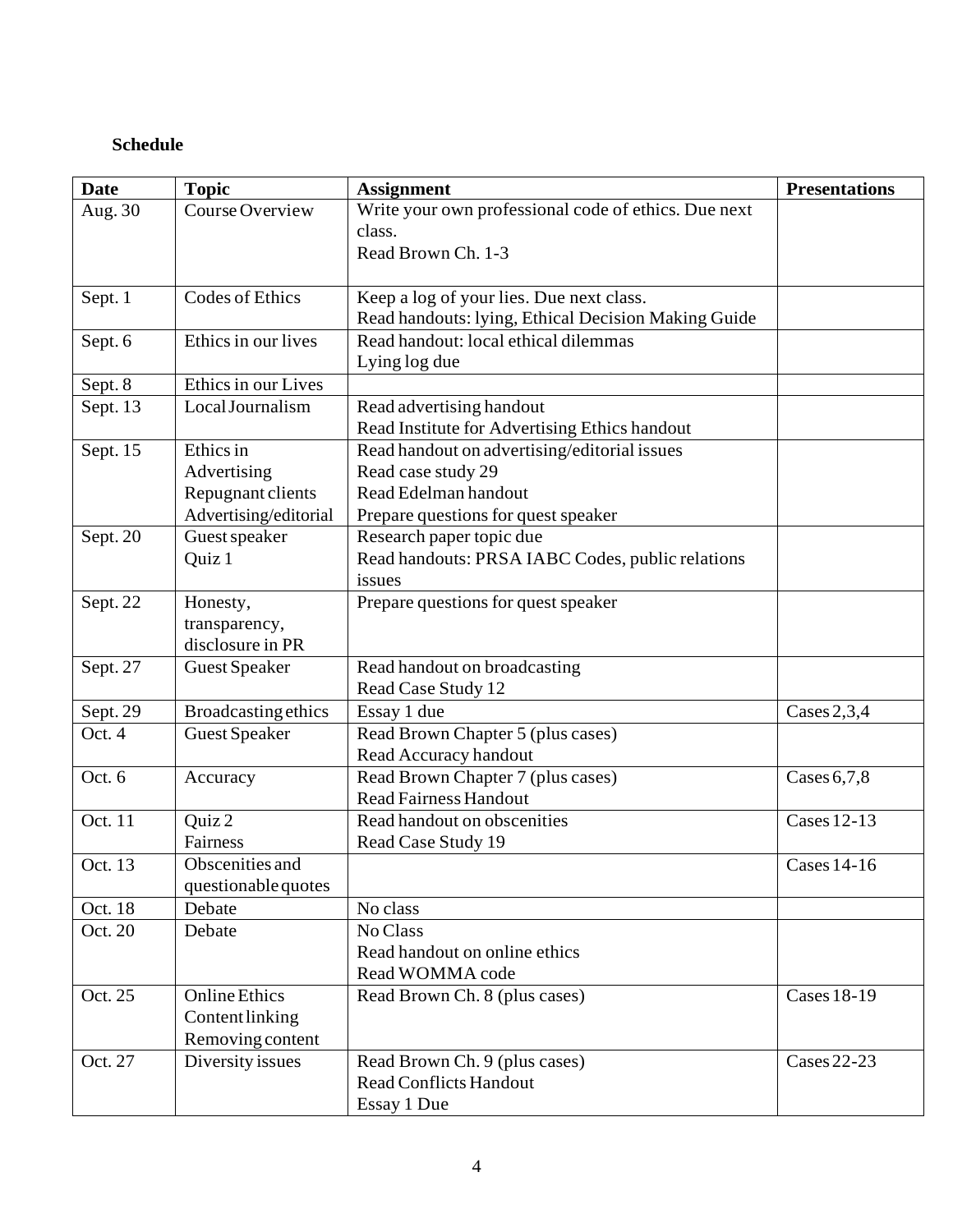| Nov. $1$ | <b>Conflicts of Interest</b> |                                                   | Cases 24-25    |
|----------|------------------------------|---------------------------------------------------|----------------|
| Nov. $3$ | <b>Conflicts continued</b>   | Read handout on Checkbook journalism              | Cases 26-27    |
| Nov. 8   | Checkbook                    | <b>Read RJ Handout</b>                            | Cases 29-31-32 |
|          | journalism                   |                                                   |                |
| Nov. 10  | Quest Speaker                | Read Brown Ch. 6 (plus cases)                     |                |
|          | Quiz 3                       | Read handout on deception                         |                |
| Nov. 15  | Deception                    | Read case study 9                                 | Cases 9-10-11  |
|          |                              | Read ABC's Food Lion Handout                      |                |
| Nov. 17  | Hidden Cameras               | Read Brown Ch. 10 (plus cases)                    | Cases 33-34    |
|          |                              | Read photojournalism handout.                     |                |
| Nov. 22  | <b>Guest Speaker</b>         | Essay 2 Due                                       |                |
| Nov. 24  | Holiday                      |                                                   |                |
| Nov. 29  | Altering photos              | Read Brown Ch. 11 (plus cases)                    | Cases $35-36$  |
| Dec. 1   | Privacy                      | Read Brown Ch. 12 (plus cases) Research Paper Due | Cases 37-38-40 |
| Dec. 6   | Quiz 4                       | Read Brown Ch. 13. (plus cases)                   | Cases 41-42-43 |
|          | Source/Reporter              | Read handout on plagiarism/fabrication.           |                |
|          | Relations                    |                                                   |                |
| Dec. 8   | Accountability,              |                                                   | Cases 44-45-46 |
|          | plagiarism,                  |                                                   |                |
|          | fabrication                  |                                                   |                |
|          | Exam Distributed             |                                                   |                |
| Dec. 13  | Exam                         | Submit on WebCampus by 5 p.m.                     |                |

#### **University of Nevada,Las Vegas AdditionalInformation**

**Academic Misconduct** – Academic integrity is a legitimate concern for every member of the campus community; all share in upholding the fundamental values of honesty, trust, respect, fairness, responsibility and professionalism. By choosing to join the UNLV community, students accept the expectations of the Student Academic Misconduct Policy and are encouraged when faced with choices to always take the ethical path. Students enrolling in UNLV assume the obligation to conduct themselves in a manner compatible with UNLV's function as an educational institution.

An example of academic misconduct is plagiarism. Plagiarism is using the words or ideas of another, from the Internet or any source, without proper citation of the sources. See the *Student Academic Misconduct Policy* (approved December 9, 2005) located at: [http://studentconduct.unlv.edu/misconduct/policy.html.](http://studentconduct.unlv.edu/misconduct/policy.html)

**Copyright** – The University requires all members of the University Community to familiarize themselves **with** and to follow copyright and fair use requirements. **You are individually and solely responsible for violations of copyright and fair use laws. The university will neither protect nor defend you nor assume any responsibility for employee or student violations of fair use laws.** Violations of copyright laws could subject you

to federal and state civil penalties and criminal liability, as well as disciplinary action under University policies. Additional information can be found at: [http://www.unlv.edu/provost/copyright.](http://www.unlv.edu/provost/copyright)

**Disability Resource Center (DRC) –** The UNLV Disability Resource Center (SSC-A 143, [http://drc.unlv.edu/,](http://drc.unlv.edu/) 702-895-0866) provides resources for students with disabilities. If you feel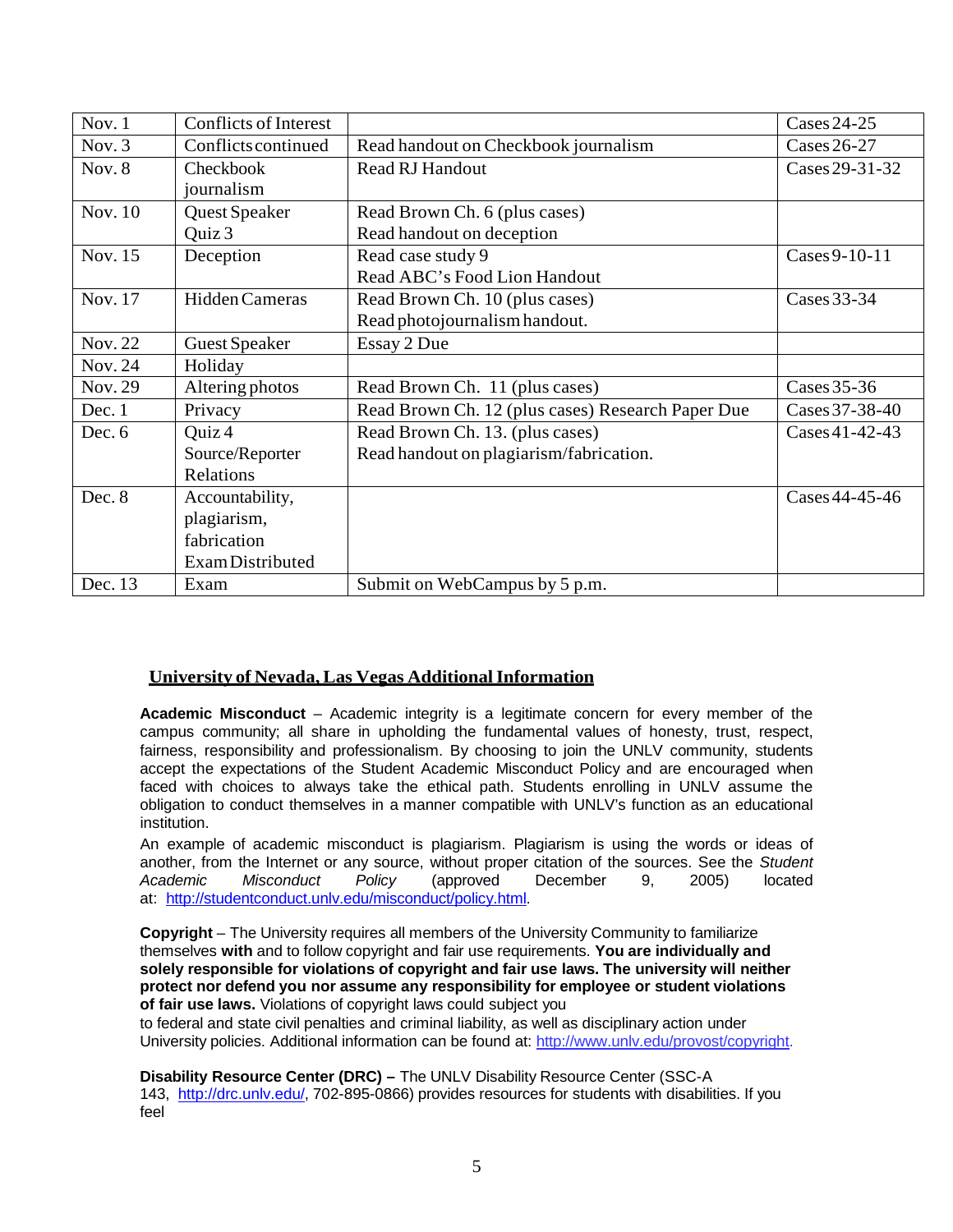that you have a disability, please make an appointment with a Disabilities Specialist at the DRC to discuss what options may be available to you.

If you are registered with the UNLV Disability Resource Center, bring your Academic Accommodation Plan from the DRC to the instructor during office hours so that you may work together to develop strategies for implementing the accommodations to meet both your needs and the requirements of the course. Any information you provide is private and will be treated as such. To maintain the confidentiality of your request, please do not approach the instructor in front of others to discuss your accommodation needs.

**Religious Holidays Policy** – Any student missing class quizzes, examinations, or any other class or lab work because of observance of religious holidays shall be given an opportunity during that semester to make up missed work. The make-up will apply to the religious holiday absence only. It shall be the responsibility of the student to notify the instructor **within** the first 14 calendar days of the course for fall and spring courses (excepting modular courses), or **within** the first 7 calendar days of the course for summer and modular courses**,** of his or her intention to participate in religious holidays which do not fall on state holidays or periods of class recess. For additional information, please visit: [http://catalog.unlv.edu/content.php?catoid=6&navoid=531.](http://catalog.unlv.edu/content.php?catoid=6&navoid=531)

**Transparency in Learning and Teaching—**The University encourages application of the transparency method of constructing assignments for student success. Please see these two links for further information:

<https://www.unlv.edu/provost/teachingandlearning>

<https://www.unlv.edu/provost/transparency>

**Incomplete Grades** - The grade of I – Incomplete – can be granted when a student has satisfactorily completed three-fourths of course work for that semester/session but for reason(s) beyond the student's control, and acceptable to the instructor, cannot complete the last part of the course, and the instructor believes that the student can finish the course without repeating it. The incomplete work must be made up before the end of the following regular semester for undergraduate courses. Graduate students receiving "I" grades in 500-, 600-, or 700-level courses have up to one calendar year to complete the work, at the discretion of the instructor. If course requirements are not completed within the time indicated, a grade of F will be recorded and the GPA will be adjusted accordingly. Students who are fulfilling an Incomplete do not register for the course but make individual arrangements with the instructor who assigned the I grade.

**University Library** - Students may consult with a librarian on research needs. For this class, the subject librarian is Susie Skarl [\(https://www.library.unlv.edu/contact/librarians\\_by\\_subject\)](https://www.library.unlv.edu/contact/librarians_by_subject). UNLV Libraries provides resources to support students' access to information. Discovery, access, and use of information are vital skills for academic work and for successful post-college life. Access library resources and ask questions at [https://www.library.unlv.edu/.](https://www.library.unlv.edu/)

**Tutoring and Coaching** – The Academic Success Center (ASC) provides tutoring and academic assistance for all UNLV students taking UNLV courses. Students are encouraged to stop by the ASC to learn more about subjects offered, tutoring times and other academic resources. The ASC is located across from the Student Services Complex (SSC). Students may learn more about tutoring services by calling 702-895-3177 or visiting the tutoring web site at: [http://academicsuccess.unlv.edu/tutoring/.](http://academicsuccess.unlv.edu/tutoring/)

**UNLV Writing Center** – One-on-one or small group assistance with writing is available free of charge to UNLV students at the Writing Center, located in CDC-3-301. Although walk-in consultations are sometimes available, students with appointments will receive priority assistance. Appointments may be made in person or by calling 702-895-3908. The student's Rebel ID Card, a copy of the assignment (if possible), and two copies of any writing to be